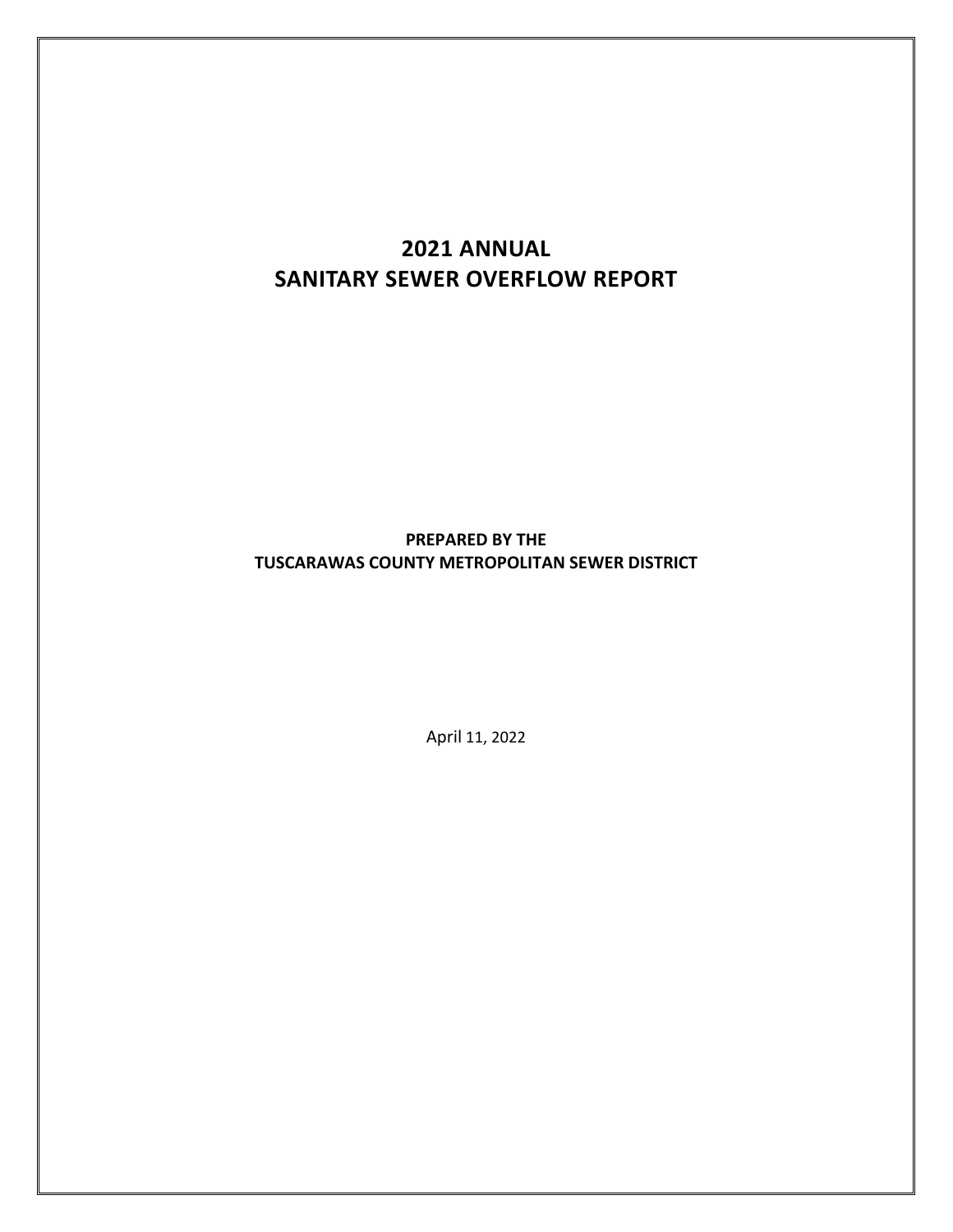## **ANNUAL REPORT REQUIREMENTS**

A sanitary sewer overflow ("SSO") is an overflow, spill, release, or diversion of wastewater from a sanitary sewer system. All SSOs are prohibited except under emergency conditions where the overflow occurs in full compliance with all of the provisions of 40 CFR 122.41 (m) and any other provisions of a specific facility's NPDES Permit.

Immediate notification must be provided to the Ohio EPA and the Tuscarawas County Board of Heath within 24 hours of any SSOs that imminently and substantially endanger human health. These types of overflows include dry weather overflows, major line breaks, overflow events that result in fish kills or other significant harm, overflows that expose the general public to contact with raw sewage, and overflow events that occur in sensitive waters and high exposure areas such as protection areas for public drinking water intakes and waters where primary contact recreation occurs.

SSOs that do not imminently or substantially endanger human health, but do enter waters of the state, either directly or through a storm sewer or other conveyance, must be reported to the Ohio EPA on the facility's monthly operating report.

Each year, an Annual Report must be prepared listing all SSOs in the collection system, including those that do not enter waters of the state. This report must also include a table that summarizes the occurrence of water in basements ("WIB") and a narrative analysis of WIB patterns by location, frequency, and cause. Only WIBs caused by a problem in the county-owned collection system are included in this table. WIBs caused by problems with customer service laterals or internal plumbing systems are not included.

No later than March  $31^{st}$  each year, we are required to submit the annual report to Ohio EPA. We are also required to provide adequate notice to the public of the availability of the report.

In addition to the sewer collection systems listed in Table 1, the county also owns, operates and maintains five (5) wastewater treatment plants (WWTP). Discharge from each of these plants is regulated under the Clean Water Act and under the terms and conditions of National Pollution Discharge Elimination System (NPDES) permits for each WWTP. As a condition of these NPDES permits, permit holders are required to prepare an annual report of all sanitary sewer overflows (SSOs) in the collection system.

## **OVERVIEW OF SEWER DISTRICT FACILITIES**

For the purpose of preserving and promoting public health and welfare, the Board of Commissioners, Tuscarawas County, Ohio established the Tuscarawas County Metropolitan Sewer District ("District") to provide sanitary sewer facilities within the county and outside of municipal corporation limits. The District also operates and maintains sewer facilities within the municipal corporation limits of Barnhill, Bolivar, Zoar, Midvale, Mineral City, Port Washington, and Stone Creek. Table 1 provides a list of each sewer district currently served by the District.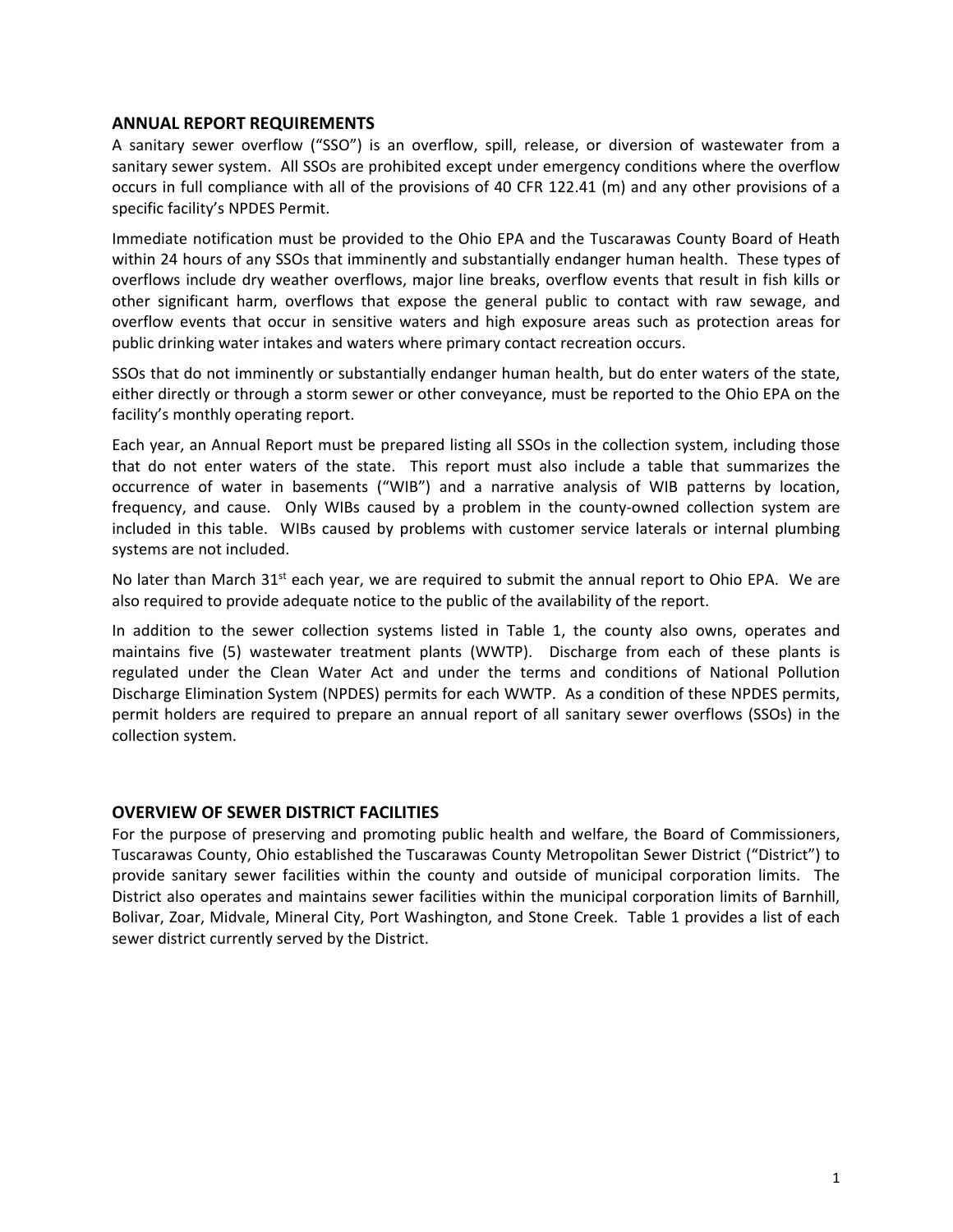#### *Table 1 ‐ Sewer Sub‐Districts*

(Note: **Bold font** indicates the treatment facility is owned and operated by the County. *Italicized font* indicates the treatment facility is owned and operated by a separate political subdivision.)

| <b>Sewer Sub-District Name</b>  | <b>Treatment Facility</b>             |  |  |
|---------------------------------|---------------------------------------|--|--|
| Kerr                            | <b>Kerr WWTP</b>                      |  |  |
| Midvale/Barnhill                | Twin City Water & Sewer District WWTP |  |  |
| Wilkshire Hills Area            | <b>Wilkshire Hills WWTP</b>           |  |  |
| Village of Zoar                 |                                       |  |  |
| Village of Bolivar              |                                       |  |  |
| Lawrence Twp. Industrial Park   |                                       |  |  |
| <b>Hunters Green</b>            |                                       |  |  |
| <b>Mineral City</b>             | <b>Mineral City WWTP</b>              |  |  |
| Sandyville                      | Sandyville/East Sparta WWTP           |  |  |
| <b>UMH/Sandy Valley Estates</b> |                                       |  |  |
| Port Washington                 | Village of Newcomerstown WWTP         |  |  |
| <b>Stone Creek</b>              | <b>Stone Creek WWTP</b>               |  |  |
| Wainwright                      | Village of Tuscarawas WWTP            |  |  |

## **A CUSTOMER'S GUIDE TO SANITARY SEWER OVERFLOWS**

#### *What is a Sanitary Sewer and what is its purpose?*

A sanitary sewer collects and carries household and industrial sewage from individual buildings such as homes and commercial businesses through a series of progressively larger sewer pipes called the "collection system". Separate sanitary sewer systems are not designed to carry rain water.

The primary purpose of a separate sanitary sewer is to protect public health and the environment. Raw sewage contains disease-causing organisms, which can make people sick if they become directly exposed. Raw sewage also can contain toxic chemicals and offensive odors. The sanitary sewer system carries the raw sewage away from homes to a treatment plant where most of the harmful organisms are destroyed, odors are controlled, and the level of toxic chemicals is reduced.

#### *Why are Sanitary Sewer Overflows a Public Health, Environmental and Economic Problem?*

Sanitary Sewer Overflows (SSOs) occur when raw or partially diluted sewage is discharged from a sewer collection system before it reaches the sewage treatment plant. SSOs threaten public health because they can cause people to be directly exposed to disease-causing germs called "pathogens", such as E. coli, which are present in sewage. SSO's can also have negative impacts on the natural environment, causing poor water quality in lakes, rivers and streams, and polluting groundwater, which may be used for drinking water purposes. SSOs that result in basement flooding not only are unhealthy, but also are extremely unpleasant and costly to clean up. Where these chronically occur, property values may be reduced.

#### *How Might You Be Contributing to the Problem of SSOs?*

Many property owners are not aware that the maintenance of the sewer line connection between a home and the main sewer line in the street is their responsibility. When poorly constructed or improperly maintained, these connections frequently cause raw sewage to back up in basements.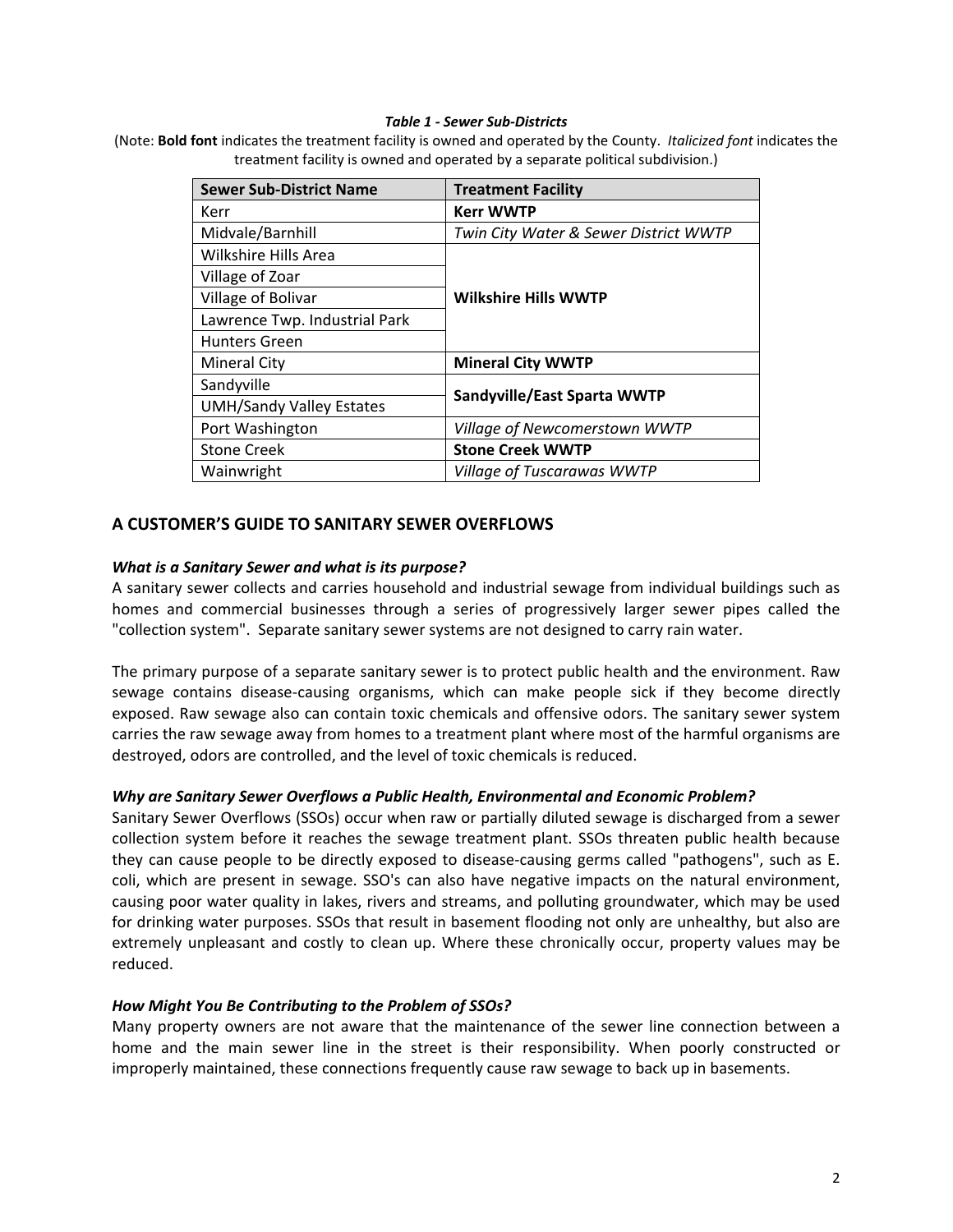The connection of roof-gutter downspouts or sump-pump drains directly to the service lateral adds excess water to the main sewer lines, and can contribute to raw sewage being discharged into the streets and other public areas. Homes and small businesses, such as restaurants, can contribute to SSO's by disposing grease into the sewer line. When grease cools, it can form blockages, which then cause the sewer to overflow.

## *What Should You Do When You Identify an SSO?*

Make sure that people are kept away from the area of the overflow, typically a manhole cover. This is especially important for children and pets that may play near the overflow area (street, public park, or local stream). Report the overflow immediately to the Tuscarawas County Metropolitan Sewer District (330‐874‐3262). Precautions can then be taken to reduce the risk of public exposure to raw sewage by monitoring the impact of the overflow and ensuring proper cleanup.

#### *What Can You Do to Prevent and Reduce SSOs?*

You can prevent and reduce SSOs if you...

- Make sure the basement sump pump does not connect to your sewage drain pipes or to a sink or floor drain in your basement. Such connections are illegal. The water from these pumps can overload the sewer causing it to overflow raw sewage into a stream, street, or someone else's basement.
- Inspect the gutters on your house or business to see if the down spout connects to a sewer line. Such connections are illegal. If the gutters are connected to the sewer line, have them disconnected. The runoff water from the roof can contribute to an SSO.
- Look for and check your sewer clean out. The clean out usually is a small pipe, about 4" in diameter, outside your house that is used to access the service lateral for cleaning the sewer line. You can find it near the house, where the service lateral comes out, and/or near the street, where the service lateral connects to the main sewer line. Make sure the cap to the clean out pipe is on and has not been damaged. Replace missing caps; otherwise, rain can get into the sewer line, causing it to overflow.
- Avoid pouring grease down your sink. When the grease cools in the sewer line, it can form clogs and blockages, which then can cause the sewer to overflow or back up into buildings. Grease can also contribute to restricted flow in your home plumbing and service laterals, resulting in costly repairs.
- Avoid planting trees and shrubs above or near the service lateral that runs from your home to the street. Roots can enter and clog sewers, causing them to back up and overflow.

#### *Seven Terms for Better Understanding SSOs:*

**Infiltration** is water that enters the sanitary sewer system through pipe joints, line breaks or cracks.

**Inflow** is rainwater from roofs, pavements, yards, manholes and manhole covers that flows directly into a sanitary sewer.

**Service lateral** is the sewer pipe that connects a house to the main sewer line in the street.

**Sewer clean out** is the small pipe with cap located near the place in a house where the service lateral enters. The clean out is used to free blockages that may form in the service lateral.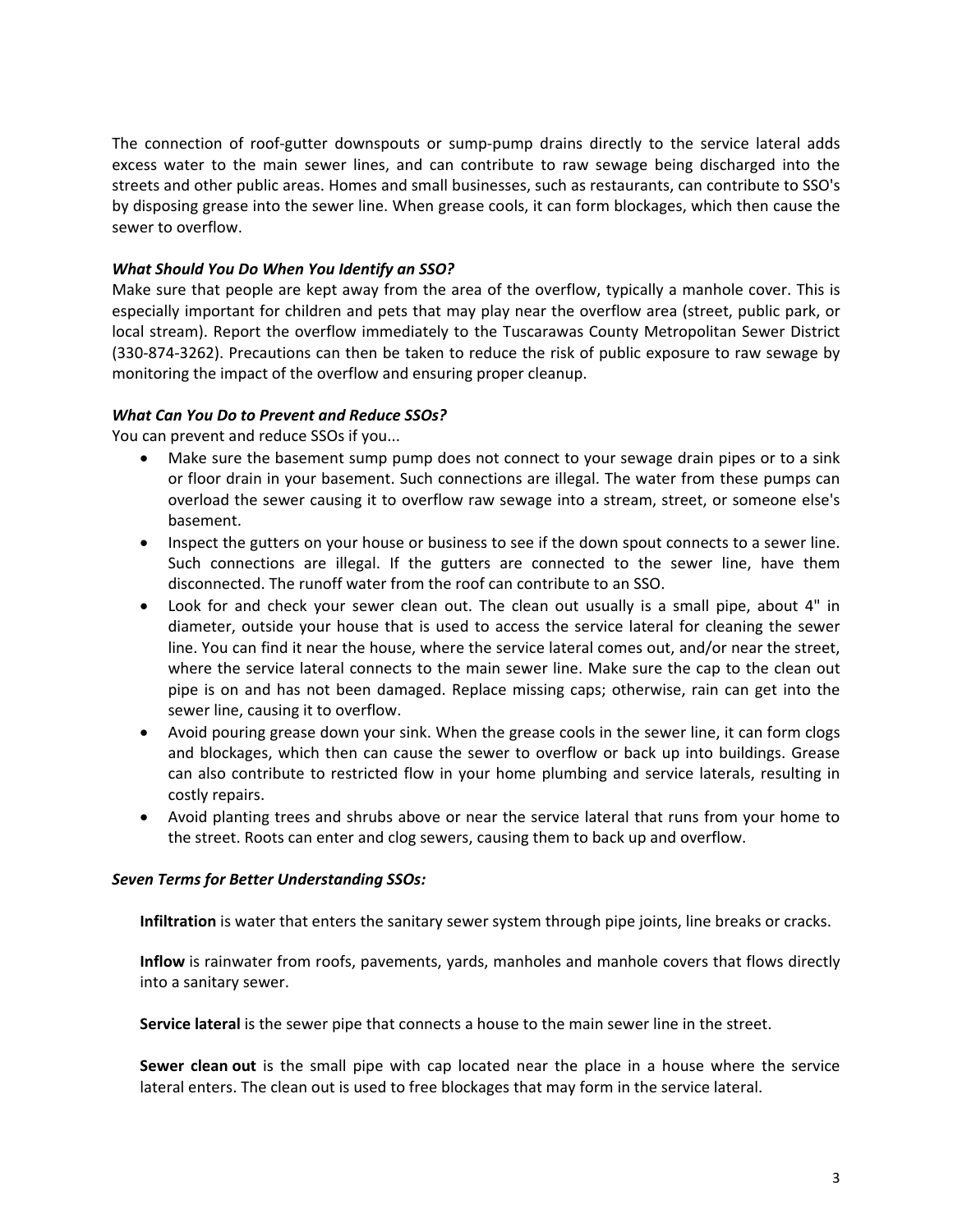**Pathogens** are organisms in raw sewage that cause diseases, including cholera, dysentery, hepatitis, and gastroenteritis.

**Manhole and manhole cover** are structures usually found in a street, parking area, or sidewalk that are used to provide access to the main underground sewer lines.

**Collection system** is the series of progressively larger pipes through which sewage is carried from homes and businesses to a treatment plant. The collection system includes service laterals and the main sewer lines.